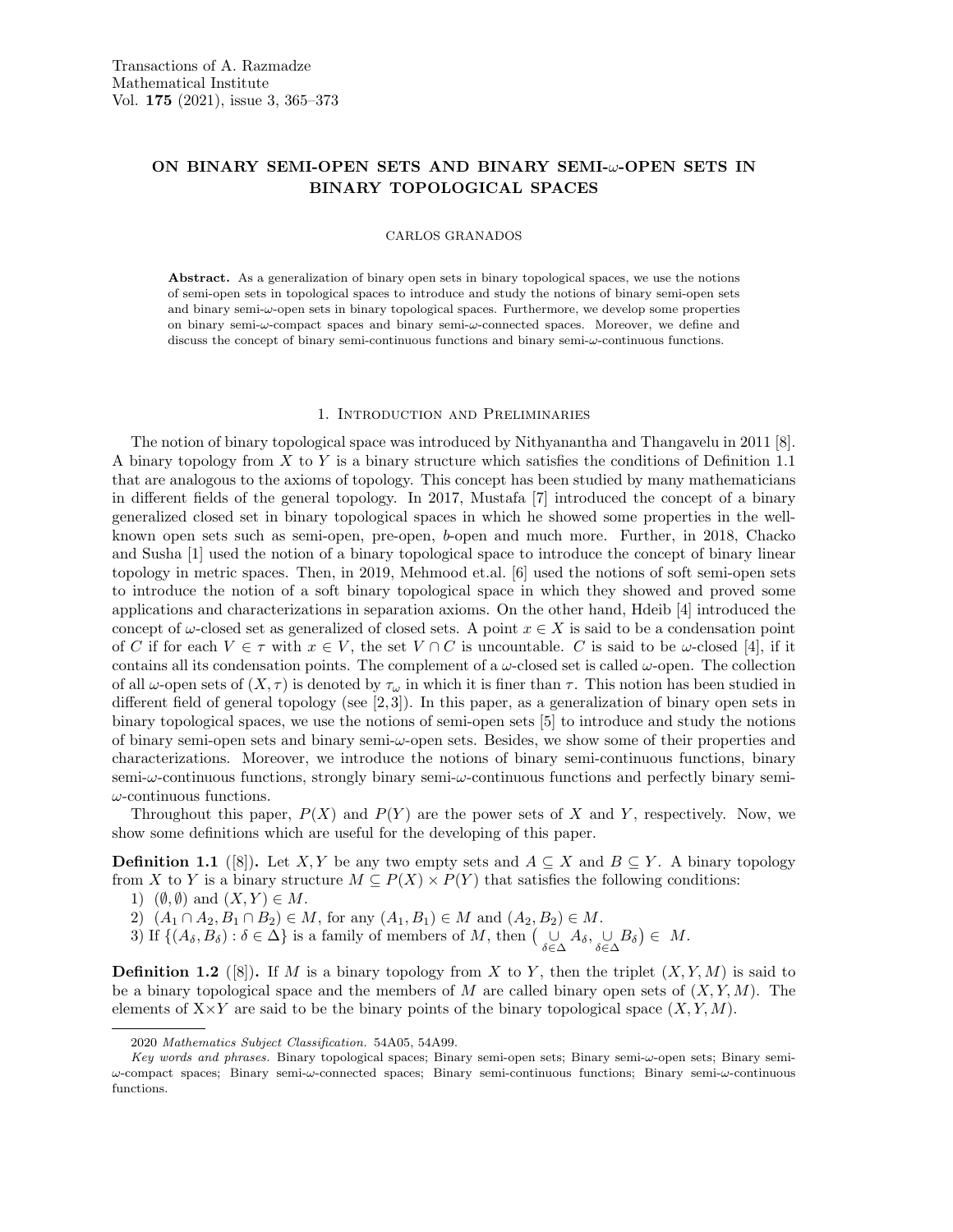**Definition 1.3** ([8]). Let  $(X, Y, M)$  be a binary topological space and let  $(x, y) \in (X, Y)$ . The binary open set  $(A, B)$  is said to be a binary neighbourhood of  $(x, y)$  if  $x \in A$  and  $y \in B$ .

**Proposition 1.1** ([8]). Let  $(A, B) \subseteq (C, D) \subseteq (X, Y)$  and  $(X, Y, M)$  be a binary topological space. Then the following statements hold:

- 1) Int $(A, B) \subseteq (A, B)$ .
- 2) If  $(A, B)$  is binary open, then  $Int(A, B) = (A, B)$ .
- 3) Int $(A, B) \subseteq \text{Int}(C, D)$ .
- 4)  $\text{Int}(\text{Int}(A, B)) = \text{Int}(A, B).$
- 5)  $(A, B) \subseteq Cl(A, B)$ .
- 6) If  $(A, B)$  is binary closed, then  $Cl(A, B) = (A, B)$ .
- 7)  $Cl(A, B) \subseteq Cl(C, D)$ .
- 8)  $Cl(Cl(A, B)) = Cl(A, B).$

**Definition 1.4** ([8]). Let  $f : Z \to X \times Y$  be a function. Let  $A \subseteq X$  and  $B \subseteq Y$ . We define  $f^{-1}(A, B) = \{z \in Z : f(z) = (x, y) \in (A, B)\}.$ 

**Definition 1.5** ([8]). Let  $(X, Y, M)$  be a binary topological space and let  $(Z, \tau)$  be a topological space. Now, let  $f:(Z,\tau) \to X \times Y$  be a function, then f is said to be binary continuous if  $f^{-1}(A,B)$ is open in  $(Z, \tau)$  for every binary open set  $(A, B)$  in  $X \times Y$ .

# 2. Binary Semi-open Sets and Binary Semi-continuous Functions

In this section, we use the notion of a binary open set to introduce and study the notion of a binary semi-open set.

**Definition 2.1.** Let  $(A, B)$  be a subset of a binary topological space  $(X, Y, M)$ . Then  $(A, B)$  is said to be binary semi-open if  $(A, B) \subseteq Cl(\text{Int}(A, B))$ . The complement of a binary semi-open set is called binary semi-closed.

Remark 2.1. The collection of all binary semi-open sets and binary semi-closed sets are denoted by  $BSO(X, Y, M)$  and  $BSC(X, Y, M)$ , respectively.

Proposition 2.1. Every binary open set is binary semi-open.

*Proof.* Let  $(A, B)$  be a binary open set in  $(X, Y, M)$ , then  $(A, B) \subseteq Cl(\text{Int}(A, B))$ , since  $(A, B)$  is a binary open set, Int $(A, B) = (A, B)$ , then  $(A, B) \subseteq Cl(A, B)$ , now either  $Cl(A, B) = (X, Y)$  or  $Cl(A, B) = (C, D)$ , where  $A \subseteq C$  and  $B \subseteq D$ , therefore  $(A, B)$  is binary semi-open.

The converse of the above Proposition need not be true as can be seen in the following example.

**Example 2.1.** Let  $X = \{a, b, c\}$ ,  $Y = \{1, 2, 3\}$  and  $M = \{(\emptyset, \emptyset), (\{a\}, \{1\}), (X, Y)\}$ . Then  $(\{a, b\})$ ,  $\{1, 2\}$  is a binary semi-open set, but it is not a binary open set.

**Theorem 2.1.** Let  $(X, \tau)$  and  $(Y, \sigma)$  be two any topological spaces. If A and B are semi-open in X and Y, respectively, then  $(A, B)$  is binary semi-open in  $(X, Y, M)$ .

*Proof.* Let A and B be semi-open in X and Y, respectively. Suppose that  $(A, B)$  is not binary semiopen in  $(X, Y, M)$ , this implies that  $(A, B) \nsubseteq Cl(\text{Int}(A, B))$ . Indeed, we may assume that  $\text{Int}(A, B)$  =  $(\emptyset, \emptyset)$ . Thus Int $(A) = \emptyset$  and Int $(B) = \emptyset$ , therefore  $A \nsubseteq Cl(\text{Int}(A))$  and  $B \nsubseteq Cl(\text{Int}(B))$ , and hence A and B are not semi-open sets and this is a contradiction. Therefore  $(A, B)$  is binary semi-open.  $\square$ 

**Lemma 2.1.** Let  $A \subseteq X$  and  $B \subseteq Y$ . If  $(A, B)$  is binary semi-open in  $(X, Y, M)$ , then A is semi-open in  $(X, \tau)$  and B is semi-open in  $(Y, \sigma)$ .

*Proof.* The proof is followed by the Theorem 2.1.  $\Box$ 

**Theorem 2.2.** Let  $(A, B)$  and  $(C, D)$  be binary open sets in a binary topological space  $(X, Y, M)$ . Then the following statements hold:

- (1)  $Cl((A, B) \cup (C, D)) \supseteq Cl(A, B) \cup Cl(C, D).$
- (2)  $Cl((A, B) \cap (C, D)) \subseteq Cl(A, B) \cap Cl(C, D).$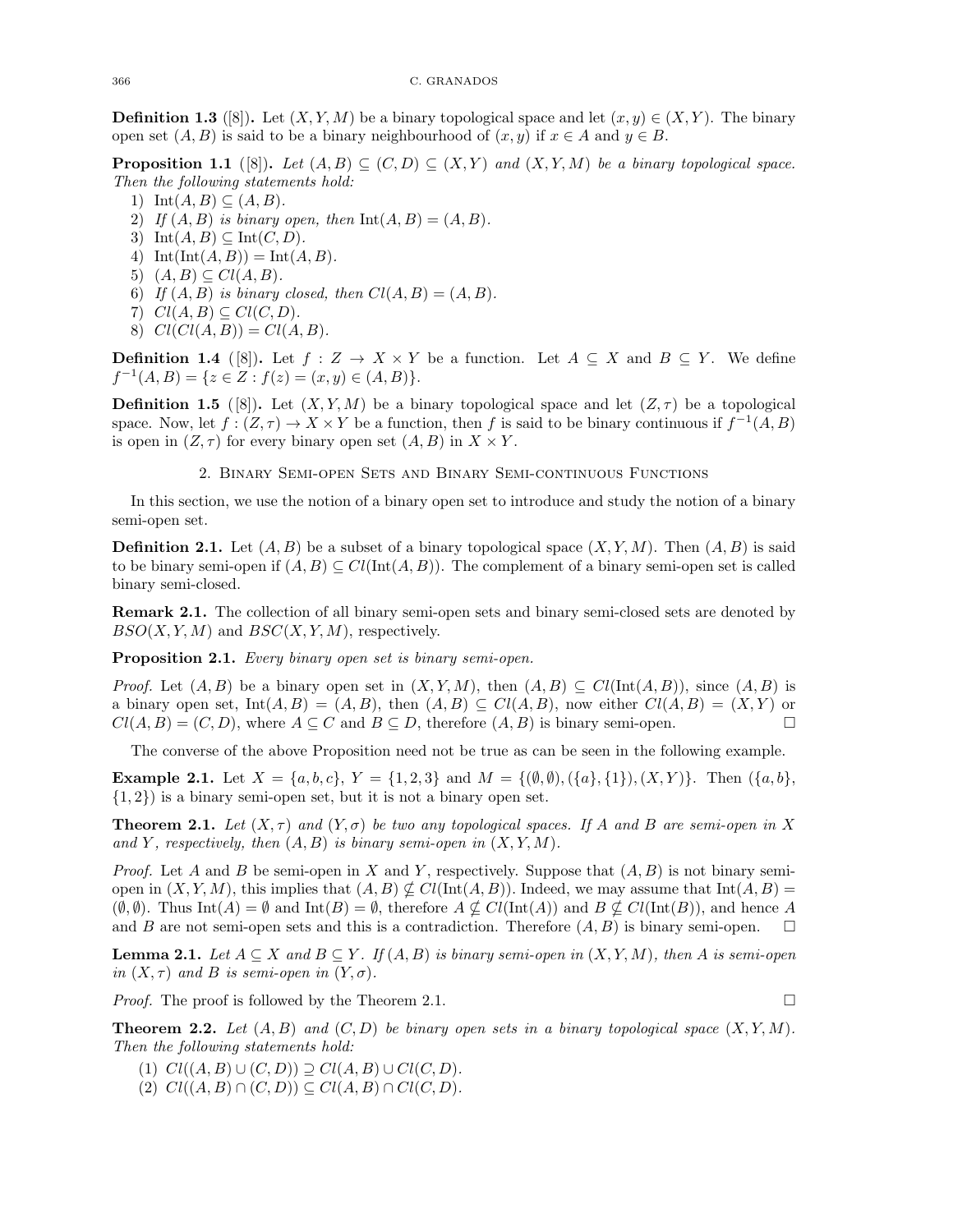- (3)  $\text{Int}((A, B) \cup (C, D)) \supseteq \text{Int}(A, B) \cup \text{Int}(C, D).$
- (4)  $\text{Int}(A, B) \cap \text{Int}(C, D) \supseteq \text{Int}((A, B) \cap (C, D)).$

Proof.

- (1) Let  $(A, B) \subseteq (A, B) \cup (C, D)$  and  $(C, D) \subseteq (A, B) \cup (C, D)$ . Then  $Cl(A, B) \subseteq Cl((A, B) \cup (C, D))$  $(C, D)$  and  $Cl(C, D) \subseteq Cl((A, B) \cup (C, D))$  and hence  $Cl(A, B) \cup Cl(C, D) \subseteq Cl((A, B) \cup$  $(C, D)$ .
- (2) Let  $(A, B) \cap (C, D) \subseteq (A, B)$  and  $(A, B) \cap (C, D) \subseteq (C, D)$ . Then  $Cl((A, B) \cap (C, D)) \subseteq$  $Cl(A, B)$  and  $Cl((A, B) \cap (C, D)) \subseteq Cl(C, D)$ , and hence  $Cl((A, B) \cap (C, D)) \subseteq Cl(A, B) \cap$  $Cl(C, D)$ .
- (3) Let  $(A, B) \subseteq (A, B) \cup (C, D)$  and  $(C, D) \subseteq (A, B) \cup (C, D)$ . Then Int $(A, B) \subseteq \text{Int}((A, B) \cup (C, D))$  $(C, D)$ ) and  $\mathrm{Int}(C, D) \subseteq \mathrm{Int}((A, B) \cup (C, D))$ , and hence  $\mathrm{Int}(A, B) \cup \mathrm{Int}(C, D) \subseteq \mathrm{Int}((A, B) \cup$  $(C, D)$ .
- (4) Let  $(A, B) \cap (C, D) \subseteq (A, B)$  and  $(A, B) \cap (C, D) \subseteq (C, D)$ . Then  $Int((A, B) \cap (C, D)) \subseteq$  $\text{Int}(A, B)$  and  $\text{Int}((A, B) \cap (C, D)) \subseteq \text{Int}(C, D)$ , and hence  $\text{Int}((A, B) \cap (C, D)) \subseteq \text{Int}(A, B) \cap (D, D)$  $Int(C, D).$

The equality in part  $(1)$ ,  $(2)$ ,  $(3)$  and  $(4)$  in the above Theorem need not be true as can be seen in the following example.

**Example 2.2.** Let  $X = \{1, 2, 3\}, Y = \{4, 5\}$  and  $M = \{(0, 0), (X, Y), (\{1\}, \{5\}), (\{2\}, Y), (\{1, 2\}, Y)\}.$ Then  $Cl({1}, \emptyset) \cup Cl({2}, \emptyset) = ({1}, 3, \emptyset) \cup ({2}, 3, \{4\}) = (X, {4}),$  but  $Cl({1}, \emptyset) \cup ({2}, \emptyset) = (X, Y)$ . Besides,  $Cl({1, 2}, {4}) \cap ({3}, {5}) = ({3}, \emptyset)$ , but  $Cl({1, 2}, {4}) \cap Cl({3}, {5}) = (X, Y)$ . Now, Int({1}, {4}) ∪ Int({2}, {5}) =  $(\emptyset, \emptyset)$ , but Int(({1}, {4}) ∪ ({2}, {4})) = ({1, 2}, Y). Besides, Int(({1}, {3}) ∩ ({2}, Y)) = ( $\emptyset$ ,  $\emptyset$ ), but Int({1}, {3}) ∩ Int({2}, Y) = ( $\emptyset$ , {2}).

Theorem 2.3. An arbitrary union of binary semi-open sets is binary semi-open.

*Proof.* Let  $\{(A, B)_{\delta} : \delta \in \Delta\}$  be a collection of family of binary semi-open sets of  $(X, Y, M)$ , then  $(A, B)_{\delta} \subseteq Cl(\text{Int}((A, B_{\delta})))$ . Now, let  $\bigcup_{\delta \in \Delta} (A, B)_{\delta} \subseteq \bigcup_{\delta \in \Delta} Cl(\text{Int}((A, B)_{\delta})))$ , by Theorem 2.2 parts (1) and (3), we have  $\bigcup_{\delta \in \Delta} (A, B)_{\delta} \subseteq Cl(\text{Int}(x \cup_{\delta \in \Delta} (A, B)_{\delta})))$ . Therefore  $\bigcup_{\delta \in \Delta} (A, B)_{\delta}$  is a binary semi-open  $\sum$  set.

The following example shows that an arbitrary intersection of binary semi-open sets need not be a binary semi-open set.

**Example 2.3.** Let  $X = \{a, b, c\}$ ,  $Y = \{1, 2, 3\}$  and  $M = \{(\emptyset, \emptyset), (\{a\}, \{1\}), (\{b\}, \{2\}), (\{a, b\}, \{1, 2\})$ ,  $(X, Y)$ . Then  $({b, c}, {2, 3})$  and  $({a, c}, {1, 3})$  are binary semi-open sets, but  $({b, c}, {2, 3})$  $({a, c}, {1, 3}) = ({c}, {3})$  is not a binary semi-open set.

**Definition 2.2.** Let  $(A, B)$  be a subset of a binary topological space  $(X, Y, M)$ . Then  $(A, B)$  is said to be binary semi-closed if  $(A, B) \supset Cl(\text{Int}(A, B)).$ 

Theorem 2.4. An arbitrary intersection of binary semi-closed sets need not be a binary semi-closed set.

*Proof.* Let  $\{(A, B)_{\delta} : \delta \in \Delta\}$  be a collection of family of binary semi-closed sets of  $(X, Y, M)$ , then  $(A, B)_{\delta} \supseteq Cl(\text{Int}((A, B_{\delta})))$ . Now, let  $\bigcup_{\delta \in \Delta} (A, B)_{\delta} \supseteq \bigcap_{\delta \in \Delta} Cl(\text{Int}((A, B)_{\delta})))$ , by Theorem 2.2 parts (2) and (4), we have  $\bigcap_{\delta \in \Delta} (A, B)_{\delta} \supseteq \bigcap_{\delta \in \Delta} Cl(\text{Int}((A, B)_{\delta}))) \supseteq Cl(\text{Int}(\bigcap_{\delta \in \Delta} (A, B)_{\delta})))$ . Therefore  $\bigcap_{\delta \in \Delta} (A, B)_{\delta}$ is a binary semi-closed set.  $\square$ 

The following example shows that an arbitrary union of binary semi-closed sets need not be a binary semi-closed set.

**Example 2.4.** By Example 2.3,  $({a}, {1})$  and  $({b}, {2})$  are the binary semi-closed sets, but  $({a}, {1})$  $\cup$ ({b}, {2}) = ({a, b}, {1, 2}) is not a binary semi-closed set.

 $\Box$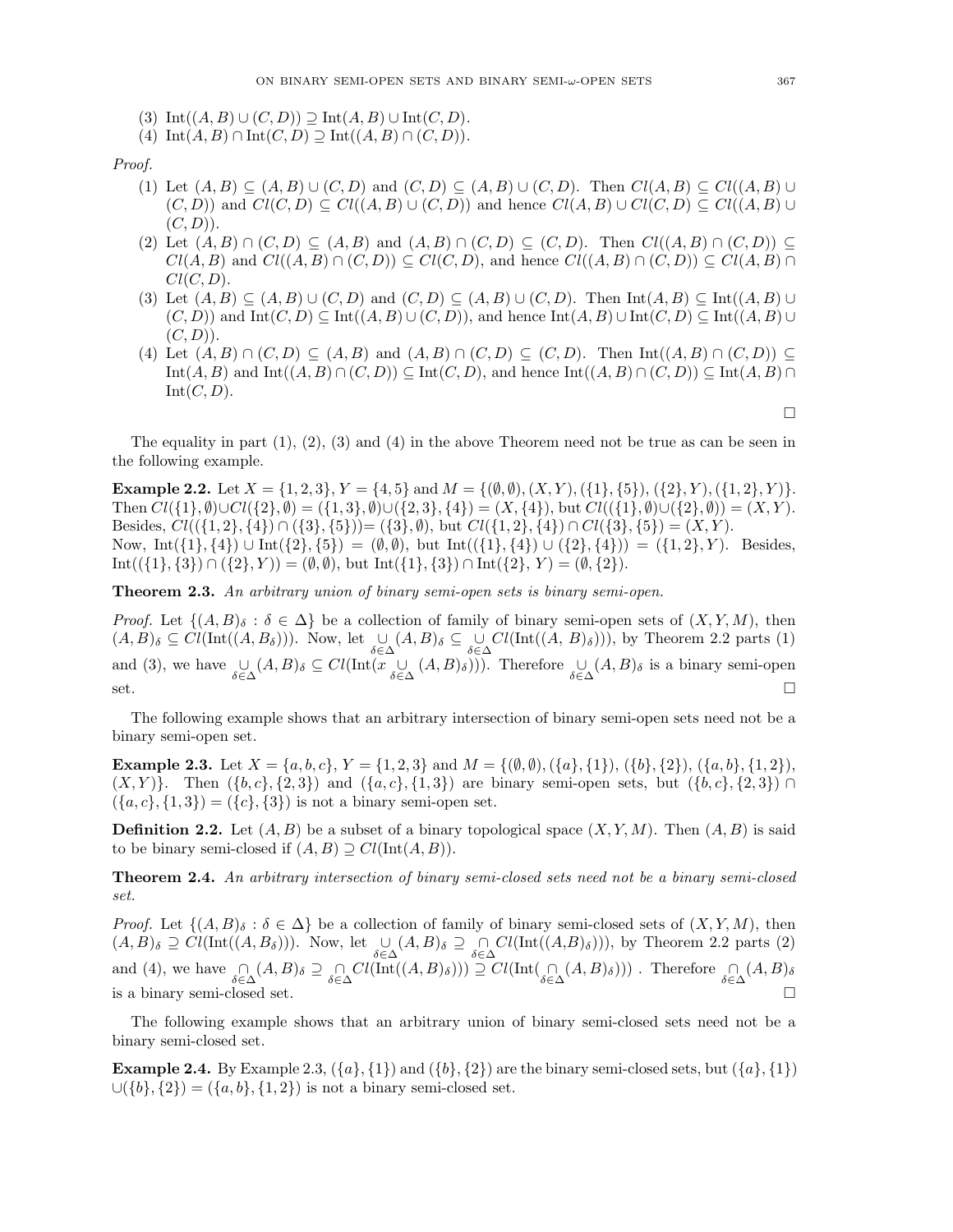**Definition 2.3.** Let  $(X, Y, M)$  be a binary topological space and let  $(Z, \tau)$  be a topological space. Now, let  $f: (Z, \tau) \to X \times Y$  be a function, then f is said to be binary semi-continuous if  $f^{-1}(A, B)$ is open in  $(Z, \tau)$  for every binary semi-open set  $(A, B)$  in  $X \times Y$ .

Theorem 2.5. Every binary continuous function is binary semi-continuous.

*Proof.* The proof is followed by the fact that every binary open set is a binary semi-open set.  $\square$ 

The converse of the above Theorem need not be true as can be seen in the following

**Example 2.5.** Let  $X = \{a, b, c\}$ ,  $Y = \{0, 1\}$ ,  $M = \{(\emptyset, \emptyset), (\{a\}, \{1\}), (\{b\}, \{0, 1\}), (X, Y)\}$ ,  $Z =$  $\{q, w, e\}$  and  $\tau = \{\emptyset, Z, \{q\}, \{w\}, \{q, w\}\}\$ . Define the function  $f : (Z, \tau) \to X \times Y$  by  $f(q) = (a, 1),$  $f(w) = (b, 0)$  and  $f(e) = (c, 1)$ . Then f is a binary semi-continuous function, but it is not a binary continuous function, because  $f^{-1}(\{b, c\}, \{2\}) = \{w, e\}$  is not an open set.

# 3. Binary Semi-ω-open Sets and Binary Semi-ω-continuous Functions

In this section, we use the notions of a binary open set, binary semi-open set and  $\omega$ -closed set to introduce and study the notion of a binary semi- $\omega$ -open set.

**Definition 3.1.** Let  $(X, Y, M)$  be a binary topological space and  $(A, B) \subseteq X \times Y$ . Then  $(A, B)$  is said to be binary semi- $\omega$ -open if for each  $(x, y) \in (A, B)$  there exits a binary semi-open set  $(V, U)_x$ containing  $(x, y)$  such that  $(V, U)_x-(A, B)$  is a countable set. The complement of a binary semi- $\omega$ -open set is called a binary semi- $\omega$ -closed set.

**Remark 3.1.** The collection of all binary semi- $\omega$ -open sets and binary semi- $\omega$ -closed sets are denoted by  $BS\omega O(X, Y, M)$  and  $BS\omega C(X, Y, M)$ .

**Lemma 3.1.** Every binary semi-open set is binary semi- $\omega$ -open.

*Proof.* The proof is followed by Definition 3.1.

The converse of the above Lemma need not be true as can be seen in the following example.

**Example 3.1.** Let  $X = \{a, b, c, d\}$ ,  $Y = \{q, w, e, r\}$  and  $M = \{(\emptyset, \emptyset), (\{a\}, \{w\}), (\{c\}, \{r\}), (X, Y),$  $({a, c}, {w, r})$ . Then  $({c, d}, {e, r})$  is a binary semi- $\omega$ -open set, but it is not a binary semi-open set.

**Lemma 3.2.** Let  $(X, Y, M)$  and  $(X_1, Y_1, M)$  be two binary topological spaces such that  $(A, B) \subseteq$  $(X_1, Y_1)$  and  $X_1 \subseteq X$  and  $Y_1 \subseteq Y$ . If  $(A, B)$  is a binary semi- $\omega$ -open set of  $(X, Y, M)$ , then  $(A, B)$  is a binary semi- $\omega$ -open set of  $(X_1, Y_1, M)$ .

*Proof.* Let  $(A, B)$  be a binary semi- $\omega$ -open set of  $(X, Y, M)$ . Then for every  $(x, y) \in (A, B)$ , there exits a semi- $\omega$ -open set  $(U, V)$  of  $(X, Y, M)$  containing  $(x, y)$  such that  $(U, V) - (A, B)$  is, countable. As a consequence, we have that  $(U, V)$  is a semi- $\omega$ -open set of  $(X_1, Y_1, M)$  containing  $(x, y)$ . This proves that  $(A, B)$  is a semi- $\omega$ -open set of  $(X_1, Y_1, M)$ .

**Theorem 3.1.** Let  $(X, Y, M)$  be a binary topological space and  $(A, B) \subseteq (X, Y)$ . Then  $(A, B)$  is said to be binary semi- $\omega$ -open if and only if for every  $(x, y) \in (A, B)$ , there exits a binary semi-open set  $(U, V)_x$  containing  $(x, y)$  and a countable subset  $(A, B)$  such that  $(U, V)_x - (C, D) \subseteq (A, B)$ .

*Proof.* Necessity. Let  $(A, B)$  be a binary semi- $\omega$ -open set and  $(x, y) \in (A, B)$ , then there exits a binary semi-open set  $(U, V)_x$  containing  $(x, y)$  such that  $(U, V)_x - (A, B)$  is countable. Now, let  $(C, D) = (U, V)_x - (A, B) = (U, V)_x \cap ((X - A), X - B)$ . Then  $(U, V)_x - (C, D) \subseteq (A, B)$ .

Sufficiency. Let  $(x, y) \in (A, B)$ . Then there exits a binary semi- $\omega$ -open set  $(U, V)_x$  containing  $(x, y)$ and a countable set  $(C, D)$  such that  $(U, V)_x - (C, D) \subseteq (A, B)$ . Therefore  $(U, V)_x - (A, B) \subseteq (C, D)$ and  $(U, V)_x - (A, B)$  is countable.

**Definition 3.2.** Let  $\{\psi_{\delta} : \delta \in \Delta\}$  be a collection of binary semi-open sets in a binary topological space  $(X, Y, M)$  is said to be a binary semi-open cover of a subset  $(A, B)$  of  $(X, Y)$  if  $(A, B) \subseteq \bigcup_{\delta \in \Delta} \psi_{\delta}$ .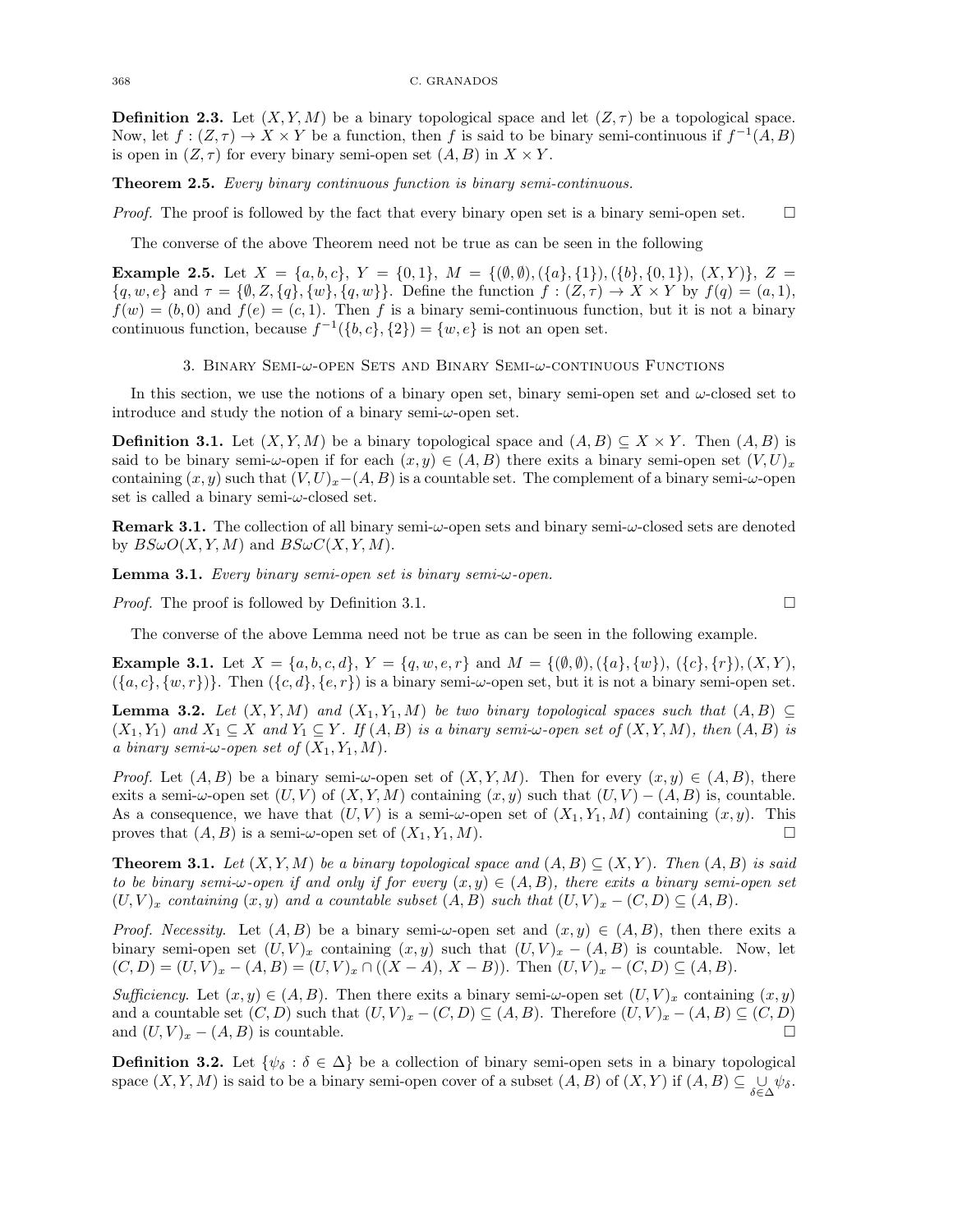**Definition 3.3.** Let  $(X, Y, M)$  be a binary topological space. Then  $(X, Y)$  is said to be binary-semi-Lindeloff if every binary semi-open cover of  $(X, Y)$  has a countable sub-cover.

**Theorem 3.2.** Let  $(X, Y, M)$  be a binary topological space. Then the following statements are equivalent:

- (1)  $(X, Y)$  is binary-semi-Lindeloff.
- (2) Every countable cover of  $(X, Y)$  by binary semi-open sets has a countable sub-cover.

*Proof.* (2)  $\Rightarrow$  (1): Since every binary semi-open set is binary semi- $\omega$ -open set, the proof follows.

 $(1) \Rightarrow (2)$ : Let  $\{\psi_{\delta} : \delta \in \Delta\}$  be a cover of  $(X, Y)$  by binary semi- $\omega$ -open sets of  $(X, Y)$ . Now, for each  $(x, y) \in (X, Y)$ , there exits a  $\delta_{(x,y)} \in \Delta$  such that  $(x, y) \in \psi_{\delta_{(x,y)}}$ . Since  $(U, V)_{\delta_{(x,y)}}$  is a binary semi- $\omega$ -open, there exits a binary semi-open set  $(N, M)_{\delta_{(x,y)}}$  such that  $(x, y) \in (N, M)_{\delta_{(x,y)}}$  and  $(N, M)_{\delta_{(x,y)}} - (U, V)_{\delta_{(x,y)}}$  is countable. Then the family  $\{(N, M)_{\delta} : \delta \in \Delta\}$  is a binary cover of  $(X, Y)$ and  $(X, Y)$  is binary-semi-Lindeloff. Therefore there exits a countable sub-cover  $\delta_{(x,y)_i}$  with  $i \in I$ such that  $(X,Y) = \bigcup_{i \in I} (N,M)_{\delta(x,y)_i}$ . Since  $(X,Y) = \bigcup_{i \in I} [(N,M)_{\delta(x,y)_i} - (U,V)_{\delta(x,y)_i}] \cup (U,V)_{\delta(x,y)_i} =$  $\bigcup_{i\in I} \bigl[ (N,M)_{\delta_{(x,y)_i}} - (U,V)_{\delta_{(x,y)_i}} \bigr) \cup \bigcup_{i\in I} (U,V)_{\delta_{(x,y)_i}} \bigr].$  Since  $(N,M)_{\delta_{(x,y)_i}} - (U,V)_{\delta_{(x,y)_i}}$  is a countable set, for each  $\delta((x,y)_i)$ , there exits a countable subset  $\Delta_{\delta((x,y)_i)}$  of  $\Delta$  such that  $(N,M)_{\delta_{(x,y)_i}}-(U,V)_{\delta_{(x,y)_i}}\subseteq$ ∪  $\bigcup_{\Delta_{\delta((x,y)_i)}} (U,V)_{\delta}$  and therefore  $(X,Y) \subseteq \bigcup_{i \in I} \left( \bigcup_{\delta \in \Delta_{\delta((i,j))}} U \right)$  $\bigcup_{\delta \in \Delta_{\delta((x,y)_i)}} (U,V)_{\delta} \big) \cup \big( \bigcup_{i \in I} (U,V)_{\delta_{(x,y)_i}} \big)$ .

**Theorem 3.3.** Let  $(X, Y, M)$  be a binary topological space and  $(C, D) \subseteq (X, Y)$ . If  $(A, B)$  is a binary semi- $\omega$ -closed set, then  $(C, D) \subseteq (J, K) \cup (A, B)$  for some binary semi- $\omega$ -closed set  $(J, K)$  and a countable set  $(A, B)$ .

*Proof.* If  $(C, D)$  is a binary semi- $\omega$ -closed set, then  $(X - C, X - D)$  is binary semi- $\omega$ -open, and hence by Theorem 3.1, for every  $(x, y) \in (X - C, X - D)$ , there exits a binary semi- $\omega$ -open set  $(U, V)$ containing  $(x, y)$  and a countable set  $(A, B)$  such that  $(U - A, V - B) \subseteq (X - C, X - D)$ . Thus  $(C, D) \subseteq ((X - (U - A), (X - (V - B))) = X - ((U, V) \cap ((X - A), (X - B))) = ((X - U), (X - C))$ V))  $\cup$   $(A, B)$ . Let  $(J, K) = (X - U, X - V)$ . Then  $(J, K)$  is a binary semi- $\omega$ -closed set such that  $(C, D) \subseteq (J, K) \cup (A, B).$ 

**Theorem 3.4.** The union of any family of binary semi- $\omega$ -open sets is a binary semi- $\omega$ -open set.

*Proof.* Let  $\{(A, B)_{\delta} : \delta \in \Delta\}$  be a collection of binary semi- $\omega$ -open subsets of  $(X, Y)$ . Then for every  $(x, y) \in \bigcup_{\alpha} (A, B)_{\delta}, (x, y) \in (A, B)_{\delta}$ , for some  $\delta \in \Delta$ . Hence there exits a binary semi- $\omega$ -open subset  $(U, V)$  containing  $(x, y)$  such that  $(U-A, V-B)_{\delta}$  is countable. Now, as  $((U-(\bigcup_{\delta\in\Delta}A_{\delta}),(V-(\bigcup_{\delta\in\Delta}B_{\delta}))\subseteq$  $(U-A, V-B)_{\delta}$ , thus  $((U-(\bigcup_{\delta\in\Delta}A_{\delta})), (V-(\bigcup_{\delta\in\Delta}B_{\delta})))$  is countable. Therefore  $\bigcup_{\delta\in\Delta}(A, B)_{\delta}$  is a binary semi- $\omega$ -open set.

**Definition 3.4.** The union of all binary semi- $\omega$ -open sets contained in  $(A, B) \subseteq (X, Y)$  is called a binary semi- $\omega$ -interior of  $(A, B)$  and is denoted by  $\text{Int}_{s\omega}(A, B)$ .

**Definition 3.5.** The intersection of all binary semi- $\omega$ -closed sets of  $(X, Y)$  containing  $(A, B)$  is called a binary semi- $\omega$ -closure of  $(A, B)$  and is denoted by  $Cl_{s\omega}(A, B)$ .

The Int<sub>sw</sub> $(A, B)$  is a binary semi- $\omega$ -open set and the  $Cl_{s\omega}(A, B)$  is a binary semi- $\omega$ -closed set.

**Theorem 3.5.** Let  $(X, Y, M)$  be a binary topological space and  $(A, B), (C, D) \subset (X, Y)$ . Then the following statements hold:

- (1)  $\text{Int}_{s\omega}(\text{Int}_{s\omega}(A, B)) = \text{Int}_{s\omega}(A, B).$
- (2) if  $(A, B) \subset (C, D)$ , then  $\mathrm{Int}_{s\omega}(A, B) \subset \mathrm{Int}_{s\omega}(C, D)$ .
- (3)  $\text{Int}_{s\omega}((A, B) \cap (C, D)) \subset \text{Int}_{s\omega}(A, B) \cap \text{Int}_{s\omega}(C, D).$
- (4)  $\text{Int}_{s\omega}(A, B) \cup \text{Int}_{s\omega}(C, D) \subset \text{Int}_{s\omega}((A, B) \cup (C, D)).$
- (5) Int<sub>sω</sub> $(A, B)$  is the largest binary semi-ω-open subset of  $(X, Y)$  contained in  $(A, B)$ .
- (6)  $(A, B)$  is binary semi- $\omega$ -open if and only if  $(A, B) = \text{Int}_{s\omega}(A, B)$ .
- (7)  $Cl_{s\omega}(Cl_{s\omega}(A, B)) = Cl_{s\omega}(A, B).$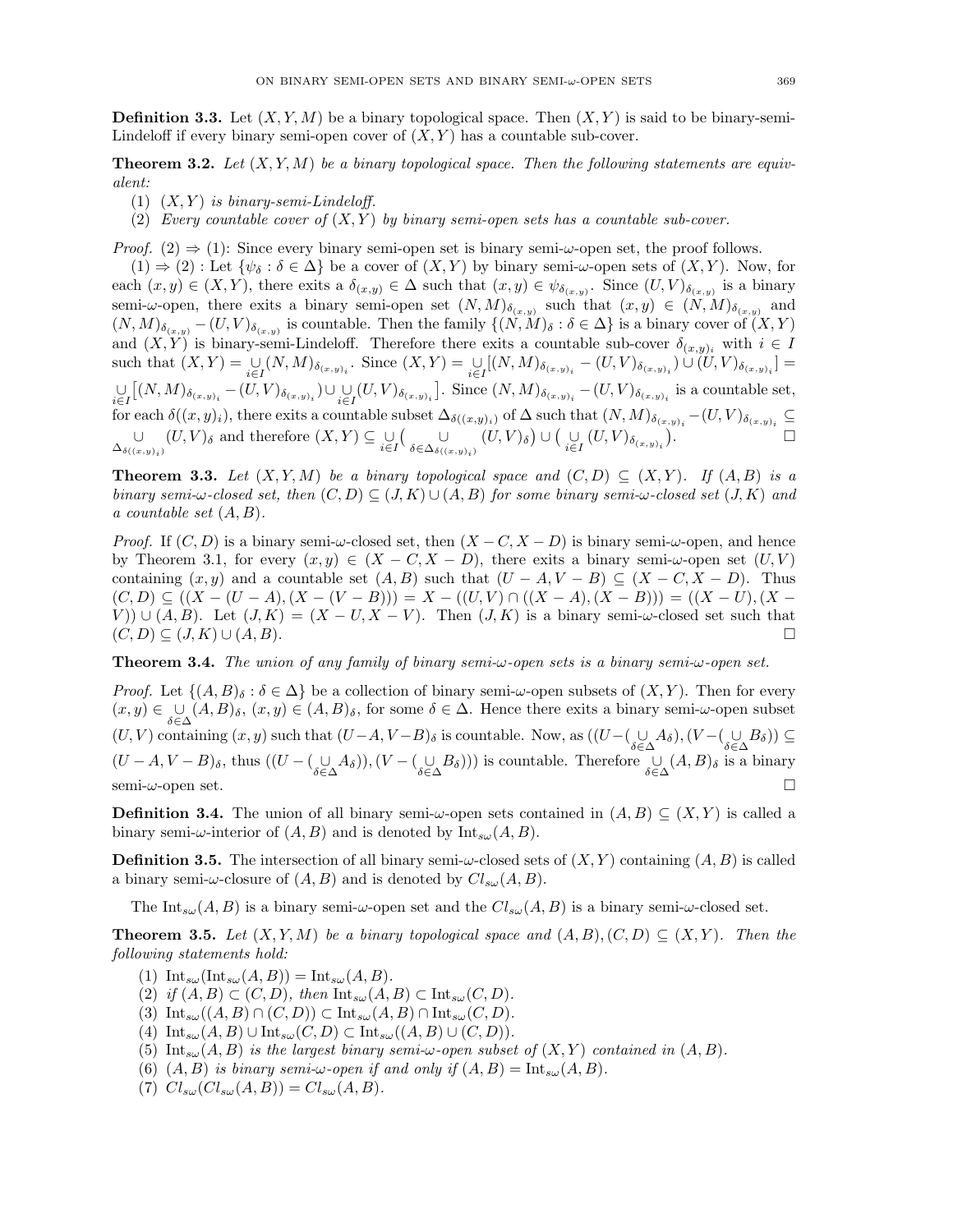- (8) If  $(A, B) \subset (C, D)$ , then  $Cl_{s\omega}(A, B) \subset Cl_{s\omega}(C, D)$ .
- (9)  $Cl_{s\omega}(A, B) \cup Cl_{s\omega}(C, D) \subset Cl_{s\omega}((A, B) \cup (C, D)).$
- (10)  $Cl_{s\omega}((A, B) \cap (C, D)) \subset Cl_{s\omega}((A, B)) \cap Cl_{s\omega}(C, D).$

*Proof.* (1), (2), (6), (7) and (8) follow directly from Definition 3.1. (3), (4) and (5) follow from part (2) of this Theorem. (9) and (10) follow by applying part (8) of this Theorem.

**Theorem 3.6.** Let  $(X, Y, M)$  be a binary topological space and  $(A, B) \subset (X, Y)$ . Then the following statements hold:

- (1)  $Cl_{s\omega}((X-A), Y-B)) = (X,Y) Cl_{s\omega}(A,B).$
- (2)  $\text{Int}_{s\omega}((X-A),(Y-B))=(X,Y)-\text{Int}_{s\omega}(A,B).$

Proof. We prove (1) and (2) as follows:

- (1) Let  $(x, y) \in (X, Y) Cl_{s\omega}(A, B)$ . Then there exits  $(U, V) \in B\mathcal{S}\omega O(X, Y, M)$  such that  $(U, V) \cap$  $(A, B) = \emptyset$ , and hence it has  $(x, y) \in Int_{s\omega}(A, B)$ . This shows that  $(X, Y) - Cl_{s\omega}(A, B) \subset$  $\text{Int}_{s\omega}((X-A),(X-B))$ . Now, take  $(x,y)\in \text{Int}_{s\omega}((X-A),(X-B))$ . Since  $\text{Int}_{s\omega}((X-A),(X-B))$ B))  $\cap$   $(A, B) = \emptyset$ , we have  $(x, y) \notin Cl_{s\omega}(A, B)$ . As a consequence,  $Cl_{s\omega}((X - A), (X - B)) =$  $(X, Y)$  – Int<sub>sω</sub> $(A, B)$ .
- (2) Let  $(x, y) \in (X, Y) \text{Int}_{s\omega}((X A), (X B))$ . Since  $\text{Int}_{s\omega}((X A), (X B)) ∩ (A, B) = \emptyset$ , we have  $(x, y) \notin Cl_{s\omega}(A, B)$  and this implies that  $(x, y) \in (X, Y) - Cl_{s\omega}(A, B)$ . Now, take  $(x, y) \in$  $(X, Y) - Cl_{s\omega}(A, B)$ . Then there exist  $(U, V) \in B\mathcal{S}\omega O(X, Y, M)$  such that  $(U, V) \cap (A, B) = \emptyset$ . Therefore  $\text{Int}_{s\omega}((X-A),(X-B)) = (X,Y) - Cl_{s\omega}(A,B).$

**Definition 3.6.** Let  $(X, Y, M)$  be a binary topological space and  $(A, B) \subseteq (X, Y)$ . Then  $(A, B)$  is said to be a binary semi- $\omega$ -neighbourhood of a point  $(x, y) \in (X, Y)$  if there exists a binary semi- $\omega$ -open set  $(J, K)$  such that  $(x, y) \in (J, K) \subset (A, B)$ .

**Theorem 3.7.** Let  $(X, Y, M)$  be a binary topological space and  $(A, B) \subseteq (X, Y)$ . Then  $(A, B)$  is a binary semi-ω-open set if and only if it is a binary semi-ω-neighbourhood of each of its points.

*Proof.* Necessity. Let  $(A, B)$  be a binary semi- $\omega$ -open set of  $(X, Y)$ . Then by Definition 3.6,  $(A, B)$  is a binary semi- $\omega$ -neighbourhood of each of its points.

Sufficiency. If  $(A, B)$  is a binary semi- $\omega$ -neighbourhood of each of its points, then for each  $(x, y) \in$  $(A, B)$ , there exits  $(C, D)_x \in B \mathcal{S} \omega O(X, Y, M)$  such that  $(C, D)_x \subset (A, B)$ . As a consequence,  $(A, B)$  $\cup \{(C, D)_x : (x, y) \in (A, B)\}.$  Since each  $(C, D)_x$  is binary semi- $\omega$ -open and an arbitrary union of binary semi- $\omega$ -open sets is a binary semi- $\omega$ -open set, therefore  $(A, B)$  is a binary semi- $\omega$ -open set of  $(X, Y)$ .

**Definition 3.7.** Let  $(X, Y, M)$  be a binary topological space, then  $(X, Y, M)$  is said to be binary semi- $\omega$ -compact if every cover of  $(X, Y)$  by binary semi- $\omega$ -open sets has a finite subcover.

**Theorem 3.8.** Let  $(X, Y, M)$  be a binary topological space, then  $(X, Y, M)$  is binary semi- $\omega$ -compact if and only if for every collection  $\{(A, B)_{\alpha} : \alpha \in \Delta\}$  of binary semi- $\omega$ -closed sets in  $(X, Y, M)$  satisfying  $\bigcap \{(A,B)_{\alpha} : \alpha \in \Delta\} = \emptyset$ , there is a finite subcollection  $(A,B)_{\alpha_1}, (A,B)_{\alpha_2}, \ldots, (A,B)_{\alpha_n}$  with  $\bigcap \{(A, B)_{\alpha_k} : k = 1, \ldots, n\} = \emptyset.$ 

*Proof.* Let  $\{(A, B)_{\alpha} : \alpha \in \Delta\}$  be a collection of binary semi- $\omega$ -closed sets such that  $\cap \{(A, B)_{\alpha} : \alpha \in \Delta\}$  $\Delta$ } = Ø, then  $\{(X - A, Y - B)_{\alpha} : \alpha \in \Delta\}$  is a collection of binary semi- $\omega$ -open sets such that

$$
(X,Y) = (X,Y) - \emptyset = (X,Y) - \cap \{(A,B)_{\alpha} : \alpha \in \Delta\}
$$
  
=  $\cup \{(X-A, Y-B)_{\alpha} : \alpha \in \Delta\},$ 

that is,  $\{(X - A, Y - B)_{\alpha} : \alpha \in \Delta\}$  is a cover of  $(X, Y)$  by binary semi- $\omega$ -open sets. Since  $(X, Y, M)$  is binary semi-ω-compact, there exists a finite subcollection  $(X-A, Y-B)_{\alpha_1}, (X-A, Y-B)_{\alpha_2}, \ldots, (X-A, Y-B)_{\alpha_n}$  $(A, Y - B)_{\alpha_n}$  such that

$$
(X,Y) = \cup \{ (X - A, Y - B)_{\alpha_k} : k = 1, ..., n \}
$$
  
=  $(X,Y) - \cap \{(A,B)_{\alpha_k} : k = 1, ..., n \}.$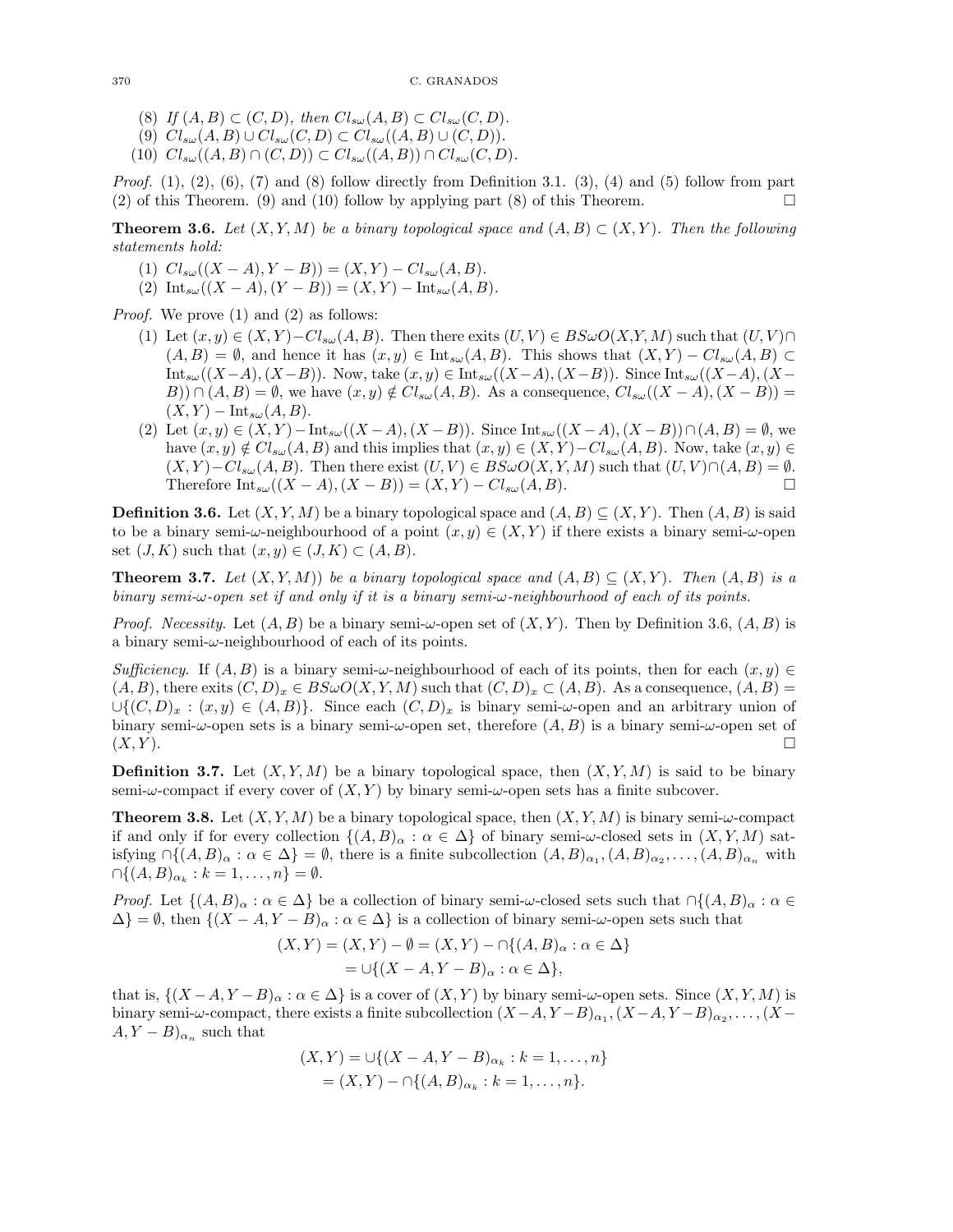This shows that  $\bigcap \{(A, B)_{\alpha_k} : k = 1, \ldots, n\} = \emptyset$ . Conversely, suppose that  $\{(U, V)_{\alpha} : \alpha \in \Delta\}$  is a cover of  $(X, Y)$  by binary semi- $\omega$ -open sets, then  $\{(X - U, Y - V)_{\alpha} : \alpha \in \Delta\}$  is a collection of binary semi- $\omega$ closed sets such that  $\bigcap \{(X-U, Y-V) \mid \alpha : \alpha \in \Delta\} = (X, Y) - \bigcup \{(U, V) \mid \alpha : \alpha \in \Delta\} = (X, Y) - (X, Y) = \emptyset$ . By the hypothesis, there exists a finite subcollection  $(X - U, Y - V)_{\alpha_1}$ ,  $(X - U, Y - V)_{\alpha_2}$ , ...,  $(X - V)_{\alpha_3}$  $(U, Y - V)_{\alpha_n}$  such that  $\bigcap \{(X - U, Y - V)_{\alpha_k} : k = 1, \ldots, n\} = \emptyset$ . Thus  $(X, Y) = (X, Y) - \emptyset =$  $(X,Y)$  –  $\bigcap\{(X-U,Y-V)_{\alpha_k}:k=1,\ldots,n\}=(X,Y)-((X,Y)-\cup\{(U,V)_{\alpha_k}:k=1,\ldots,n\})=$  $\cup \{(U,V)_{\alpha_k}: k=1,\ldots,n\}$ , whence it follows that  $(X,Y,M)$  is binary semi- $\omega$ -compact.

**Definition 3.8.** Let  $(X, Y, M)$  be a binary topological space, then  $(X, Y, M)$  is said to be binary semi-connected if  $(X, Y)$  cannot be written as a disjoint union of two non-empty binary semi-open sets.

**Definition 3.9.** Let  $(X, Y, M)$  be a binary topological space, then  $(X, Y, M)$  is said to be binary semi- $\omega$ -connected if  $(X, Y)$  cannot be written as a disjoint union of two non-empty binary semi- $\omega$ open sets.

**Theorem 3.9.** Let  $(X, Y, M)$  be a binary topological space. If  $(X, Y, M)$  is binary semi- $\omega$ -connected, then  $(X, Y, M)$  is binary semi-connected.

*Proof.* Let  $(X, Y, M)$  be binary semi- $\omega$ -connected. Now, suppose that  $(X, Y, M)$  is not binary semiconnected, then there exist non-empty binary semi-open sets  $(A, B)$  and  $(C, D)$  such that  $(A, B) \cap$  $(C, D) = \emptyset$  and  $(A, B) \cup (C, D) = (X, Y)$ . Then by Proposition 3.1, we have that  $(A, B)$  and  $(C, D)$  are binary semi- $\omega$ -open sets and so,  $(X, Y, M)$  is not binary semi- $\omega$ -connected and this is a contradiction, therefore  $(X, Y, M)$  is binary semi-connected.

**Theorem 3.10.** For a binary topological space  $(X, Y, M)$ , the following statements are equivalent:

- (1)  $(X, Y, M)$  is binary semi- $\omega$ -connected.
- (2)  $(\emptyset, \emptyset)$  and  $(X, Y)$  are the only subsets of  $(X, Y)$  both are binary semi- $\omega$ -open and binary semiω-closed.

*Proof.* (1)⇒(2) Let  $(V, U)$  be a subset of  $(X, Y)$  which is both binary semi- $\omega$ -open and binary semi $ω$ -closed, then  $(X - V, X - U)$  is both binary semi-ω-open and binary semi-ω-closed, so  $(X, Y) =$  $(V, U) \cup (X - V, X - U)$ . Since  $(X, Y, M)$  is binary semi- $\omega$ -connected, one of those sets is  $(\emptyset, \emptyset)$ . Therefore  $(V, U) = (\emptyset, \emptyset)$  or  $(V, U) = (X, Y)$ .

(2)⇒(1) Suppose that  $(X, Y, M)$  is not binary semi-ω-connected and let  $(X, Y) = (U, N) \cup (V, M)$ , where  $(U, N)$  and  $(V, M)$  are disjoint non-empty binary semi- $\omega$ -open sets in  $(X, Y, M)$ , then  $(U, N)$  =  $(X, Y) - (V, M)$  both are binary semi- $\omega$ -open and binary semi- $\omega$ -closed. By the hypothesis,  $(U, N) = (\emptyset, \emptyset)$  or  $(U, N) = (X, Y)$ , which is a contradiction. Therefore  $(X, Y, M)$  is binary semi- $\omega$ connected. □

Now, in this part, we define the concept of binary semi-ω-continuous functions. Moreover, we prove some of their properties.

**Definition 3.10.** Let  $(X, Y, M)$  be a binary topological space and  $(Z, \tau)$  be a topological space. Now, let  $f:(Z,\tau) \to X \times Y$  be a function, then f is said to be binary semi- $\omega$ -continuous if  $f^{-1}(A,B)$  is open in  $(Z, \tau)$  for every binary semi- $\omega$ -open set  $(A, B)$  in  $X \times Y$ .

Theorem 3.11. Every binary semi-continuous function is binary semi-ω-continuous.

*Proof.* It follows from the fact that every binary semi-open is binary semi- $\omega$ -open.

The converse of the above Theorem need not be true as can be seen in the following

**Example 3.2.** Let  $X = \{a, b, c\}$ ,  $Y = \{0, 1\}$ ,  $M = \{(\emptyset, \emptyset), (\{a\}, \{1\}), (\{b\}, \{0, 1\})$ ,  $k(X, Y)$ ,  $Z =$  $\{q, w, e\}$  and  $\tau = \{\emptyset, Z, \{q\}, \{w\}, \{q, w\}\}\$ . Define the function  $f : (Z, \tau) \to X \times Y$  by  $f(q) = (a, 1),$  $f(w) = (b, 0)$  and  $f(e) = (c, 1)$ . Then f is a binary semi- $\omega$ -continuous function, but it is not binary semi-continuous, because  $f^{-1}(\{a, c\}, \{1\}) = \{q, e\}$  is not a semi-open set.

**Theorem 3.12.** For a function  $f : (Z, \tau) \to X \times Y$ , the following statements are equivalent: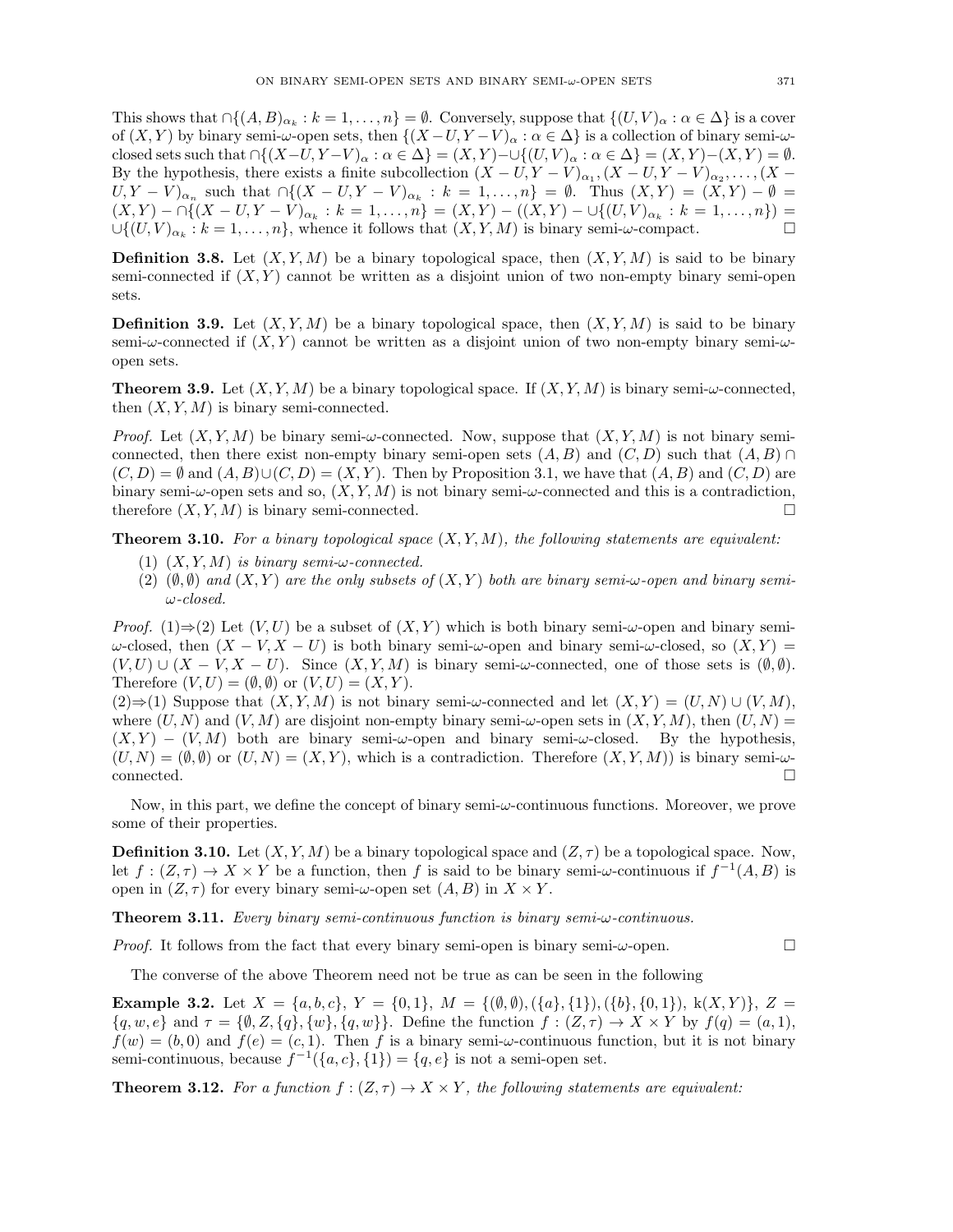- (1) f is binary semi- $\omega$ -continuous.
- (2)  $f^{-1}(A, B)$  is a closed set in  $(Z, \tau)$  for each binary semi- $\omega$ -closed set  $(A, B)$  in  $X \times Y$ .
- (3) For each  $(x, y) \in (X, Y)$  and each binary semi- $\omega$ -open set  $(V, U)$  in  $X \times Y$  containing  $(f(x), f(y))$  there exists an open set  $(N, M)$  in  $(Z, \tau)$  containing  $(x, y)$  such that  $f(N, M) \subset$  $(V, U)$ .

*Proof.* (1)⇒(2) Let  $(A, B)$  be any binary semi- $\omega$ -closed set in  $X \times Y$ , then  $(V, U) = (X, Y) \setminus (A, B)$ is a binary semi- $\omega$ -open set in  $X \times Y$  and since f is binary semi- $\omega$ -continuous,  $f^{-1}((V, U))$  is an open subset in  $(Z, \tau)$ , but  $f^{-1}((V, U)) = f^{-1}((X, Y) \setminus (A, B)) = f^{-1}((X, Y)) \setminus f^{-1}((A, B)) =$  $(X, Y) \setminus f^{-1}((A, B)),$  and hence  $f^{-1}((A, B))$  is a closed set in  $(Z, \tau)$ .

 $(2) \Rightarrow (1)$  Let  $(V, U)$  be any binary semi- $\omega$ -open set in  $X \times Y$ , then  $(A, B) = (X, Y) \setminus (V, U)$  is a binary semi- $\omega$ -closed set in  $X \times Y$ . By the hypothesis, we have  $f^{-1}((A, B))$  is a closed set in  $(Z, \tau)$ , but  $f^{-1}((A, B)) = f^{-1}((X, Y) \setminus (V, U)) = f^{-1}((X, Y)) \setminus f^{-1}((V, U)) = (X, Y) \setminus f^{-1}((V, U))$  and so,  $f^{-1}((V,U))$  is an open set in  $(Z,\tau)$ . This shows that f is binary semi- $\omega$ -continuous.

(1)  $\Rightarrow$  (3) Let  $(x, y) \in (X, Y)$  and  $(V, U)$  be any binary semi- $\omega$ -open set in  $X \times Y$  such that  $(f(x), f(y)) \in (V, U)$ , then  $(x, y) \in f^{-1}((V, U))$  and since f is a binary semi- $\omega$ -continuous function,  $f^{-1}((V,U))$  is an open set in  $(Z,\tau)$ . If  $(N,M) = f^{-1}((V,U))$ , then  $(N,M)$  is an open set in  $(Z, \tau)$  containing  $(x, y)$  such that  $f((N, M)) = f(f^{-1}((V, U))) \subset (V, U)$ .

(3)  $\Rightarrow$  (1) Let  $(V, U)$  be any binary semi- $\omega$ -open set in  $X \times Y$  and  $(x, y) \in f^{-1}((V, U))$ , then  $(f(x), f(y)) \in (V, U)$  and by (3) there exists an open set  $(N, M)_x$  in  $(Z, \tau)$  such that  $(x, y) \in$  $(N, M)(x, y)$  and  $f((N, M)(x, y)) \subset (V, U)$ . Thus  $(x, y) \in (N, M)(x, y) \subset f^{-1}(f(N, M)(x, y)) \subset$  $f^{-1}((V,U))$  and hence  $f^{-1}((V,U)) = \bigcup \{(N,M)_{(x,y)} : (x,y) \in f^{-1}((V,U))\}$ . Then, we find that  $f^{-1}((V,U))$  is an open set in  $(Z,\tau)$  and so, f is a binary semi- $\omega$ -continuous function.

**Proposition 3.1.** Let  $f : (Z, \tau) \to X \times Y$  be binary semi- $\omega$ -continuous if and only if for each  $A \subseteq X$ and  $B \subseteq Y$ ,  $f^{-1}(\text{Int}_{s\omega}(A, B)) \subseteq \text{Int}_{s\omega}(f^{-1}(A, B)).$ 

*Proof.* Necessity. Let  $f : (Z, \tau) \to X \times Y$  be binary semi- $\omega$ -continuous and let  $A \subseteq X$  and  $B \subseteq Y$ . Then  $Int_{s\omega}(A, B)$  is a binary semi- $\omega$ -open set of  $(X, Y, M)$  contained in  $(A, B)$ . Hence  $f^{-1}(\text{Int}_{s\omega}(A, B))$  is a pen set of  $(Z, \tau)$ . Now,

$$
\text{Int}_{s\omega}(A, B) \subseteq (A, B)
$$
  
\n
$$
\Rightarrow f^{-1}(\text{Int}_{s\omega}(A, B)) \subseteq f^{-1}(A, B)
$$
  
\n
$$
\Rightarrow \text{Int}_{s\omega}(f^{-1}(\text{Int}_{s\omega}(A, B))) \subseteq \text{Int}_{s\omega}(f^{-1}(A, B))
$$
  
\n
$$
\Rightarrow f^{-1}(\text{Int}_{s\omega}(A, B)) \subseteq \text{Int}_{s\omega}(f^{-1}(A, B)).
$$

Sufficiency. Suppose that  $f^{-1}(\text{Int}_{s\omega}(A, B)) \subseteq \text{Int}_{s\omega}(f^{-1}(A, B))$  for each  $A \subseteq X$  and  $B \subseteq Y$ . Now, let  $(A, B) \in (X, Y, M)$ , this implies that  $\text{Int}_{s\omega}(A, B) = (A, B)$ . Hence  $f^{-1}(A, B) = f^{-1}(\text{Int}_{s\omega}(A, B)) \subseteq$ Int<sub>sω</sub> $(f^{-1}(A, B))$ . Therefore Int<sub>sω</sub> $(f^{-1}(A, B))$  is an open set of  $(Z, \tau)$ .

**Definition 3.11.** Let  $f : (Z, \tau) \to X \times Y$  be a function, then f is said to be:

- (1) strongly binary semi- $\omega$ -continuous if the inverse image of every binary semi- $\omega$ -closed set in  $X \times Y$  is closed set in  $(Z, \tau)$ ;
- (2) perfectly binary semi- $\omega$ -continuous if the inverse image of every binary semi- $\omega$ -closed set in  $X \times Y$  is both open and closed in  $(Z, \tau)$ .

**Theorem 3.13.** Let  $f : (Z, \tau) \to X \times Y$  be strongly binary semi-w-continuous, then f is binary continuous.

*Proof.* Let  $(V, U)$  be any binary closed set in  $X \times Y$ , since every binary closed set is binary semi-open and it is well known that every binary semi-open is binary semi- $\omega$ -closed set,  $(V, U)$  is binary semi- $\omega$ closed set in  $X \times Y$ . Since f is strongly binary semi- $\omega$ -continuous,  $f^{-1}(V, U)$  is closed set in  $(Z, \tau)$ . Therefore  $f$  is binary continuous.

**Theorem 3.14.** Let  $f : (Z, \tau) \to X \times Y$  be perfectly binary semi- $\omega$ -continuous, then f is strongly binary semi-ω-continuous.